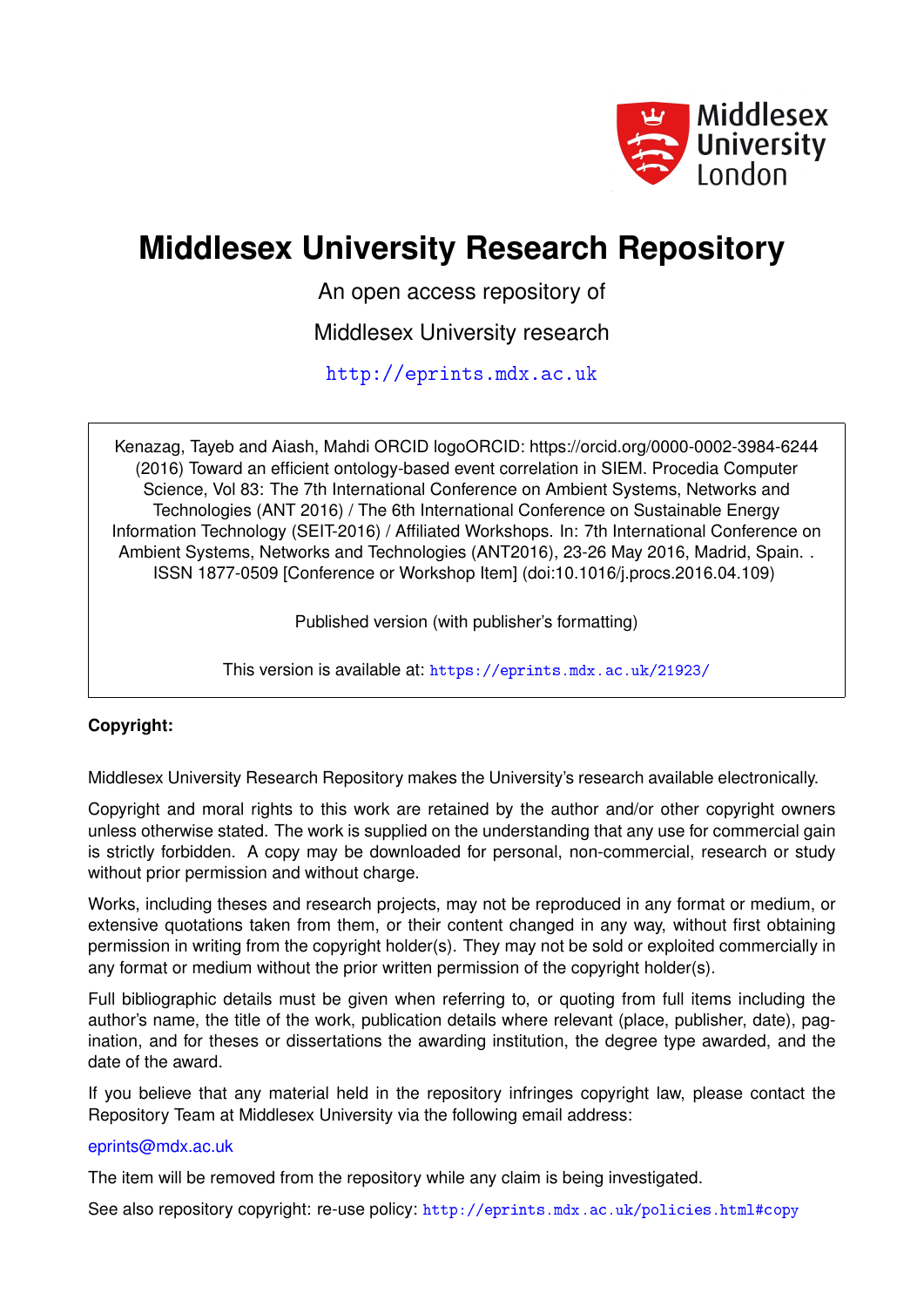See discussions, stats, and author profiles for this publication at: [https://www.researchgate.net/publication/303028525](https://www.researchgate.net/publication/303028525_Toward_an_Efficient_Ontology-Based_Event_Correlation_in_SIEM?enrichId=rgreq-34c55f28bef37fc2cd395b9a915b5857-XXX&enrichSource=Y292ZXJQYWdlOzMwMzAyODUyNTtBUzozNjcyMDAxMDkxMjE1MzhAMTQ2NDU1ODczNjgwMg%3D%3D&el=1_x_2&_esc=publicationCoverPdf)

# Toward an Efficient [Ontology-Based](https://www.researchgate.net/publication/303028525_Toward_an_Efficient_Ontology-Based_Event_Correlation_in_SIEM?enrichId=rgreq-34c55f28bef37fc2cd395b9a915b5857-XXX&enrichSource=Y292ZXJQYWdlOzMwMzAyODUyNTtBUzozNjcyMDAxMDkxMjE1MzhAMTQ2NDU1ODczNjgwMg%3D%3D&el=1_x_3&_esc=publicationCoverPdf) Event Correlation in SIEM

**Article** in Procedia Computer Science · December 2016

DOI: 10.1016/j.procs.2016.04.109



### **Some of the authors of this publication are also working on these related projects:**



Project

TPAE: Testing Platform for Ambient Environment View [project](https://www.researchgate.net/project/TPAE-Testing-Platform-for-Ambient-Environment?enrichId=rgreq-34c55f28bef37fc2cd395b9a915b5857-XXX&enrichSource=Y292ZXJQYWdlOzMwMzAyODUyNTtBUzozNjcyMDAxMDkxMjE1MzhAMTQ2NDU1ODczNjgwMg%3D%3D&el=1_x_9&_esc=publicationCoverPdf)

A Security Framework for P-2-P communications using LISP Architecture View [project](https://www.researchgate.net/project/A-Security-Framework-for-P-2-P-communications-using-LISP-Architecture?enrichId=rgreq-34c55f28bef37fc2cd395b9a915b5857-XXX&enrichSource=Y292ZXJQYWdlOzMwMzAyODUyNTtBUzozNjcyMDAxMDkxMjE1MzhAMTQ2NDU1ODczNjgwMg%3D%3D&el=1_x_9&_esc=publicationCoverPdf)

All content following this page was uploaded by Tayeb [Kenaza](https://www.researchgate.net/profile/Tayeb_Kenaza?enrichId=rgreq-34c55f28bef37fc2cd395b9a915b5857-XXX&enrichSource=Y292ZXJQYWdlOzMwMzAyODUyNTtBUzozNjcyMDAxMDkxMjE1MzhAMTQ2NDU1ODczNjgwMg%3D%3D&el=1_x_10&_esc=publicationCoverPdf) on 29 May 2016.

The user has requested enhancement of the downloaded file. All in-text references underlined in blue are added to the original document and are linked to publications on ResearchGate, letting you access and read them immediately.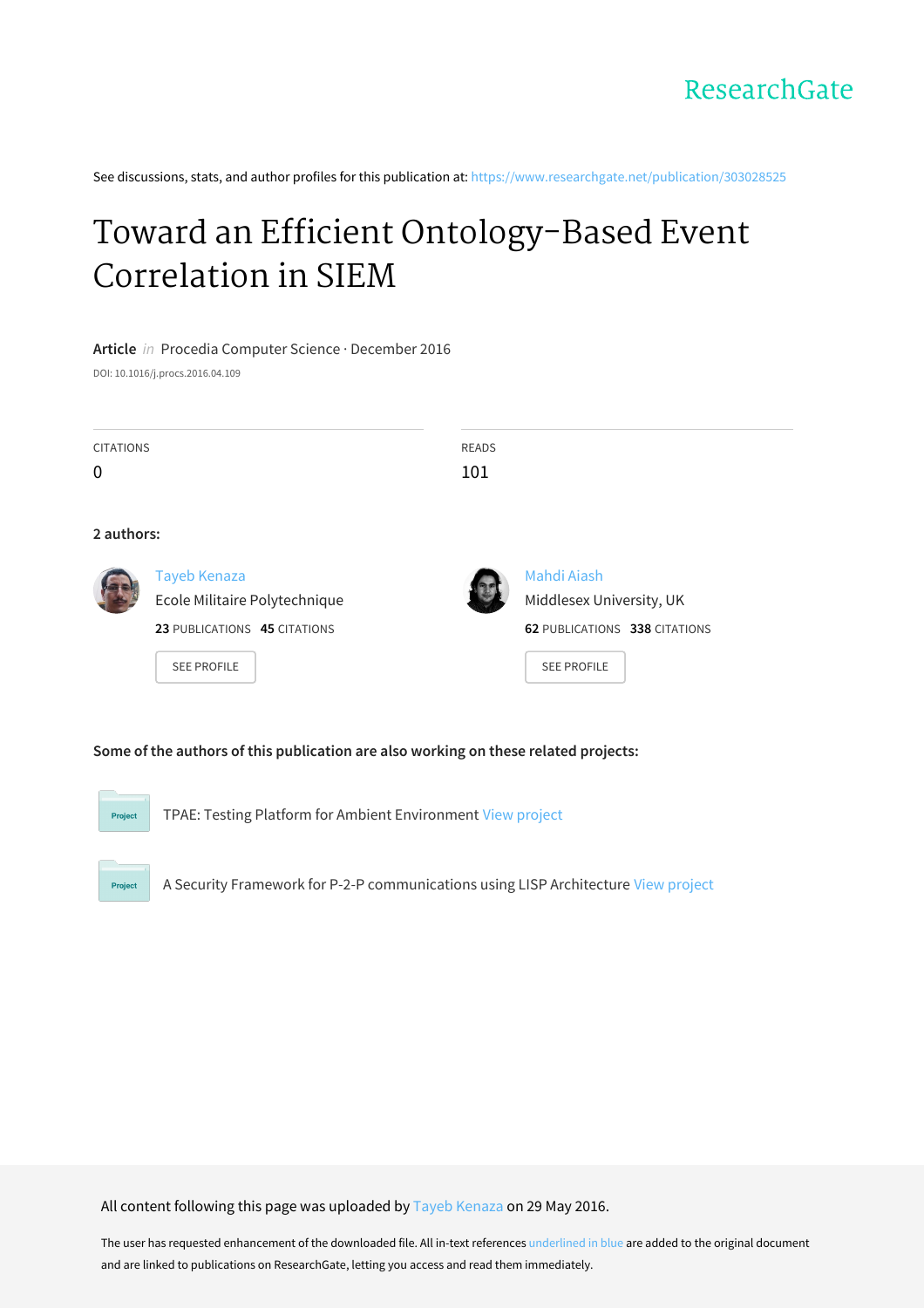



Available online at www.sciencedirect.com



**Proced Computer Science** 

Procedia Computer Science 83 (2016) 139 - 146

## The 7th International Conference on Ambient Systems, Networks and Technologies (ANT 2016)

## Toward an Efficient Ontology-based Event Correlation in SIEM

[Tayeb Kenaza](https://www.researchgate.net/profile/Tayeb_Kenaza?el=1_x_100&enrichId=rgreq-34c55f28bef37fc2cd395b9a915b5857-XXX&enrichSource=Y292ZXJQYWdlOzMwMzAyODUyNTtBUzozNjcyMDAxMDkxMjE1MzhAMTQ2NDU1ODczNjgwMg==)<sup>a</sup>, [Mahdi Aiash](https://www.researchgate.net/profile/Mahdi_Aiash2?el=1_x_100&enrichId=rgreq-34c55f28bef37fc2cd395b9a915b5857-XXX&enrichSource=Y292ZXJQYWdlOzMwMzAyODUyNTtBUzozNjcyMDAxMDkxMjE1MzhAMTQ2NDU1ODczNjgwMg==)<sup>b</sup>

<sup>a</sup>Ecole militaire polytechnique, BP-17, Bordj El-Bahri, 16111, Alger, Algérie *bSchool of Science and Technologies, Middlsex Universiry, UK*

#### Abstract

Cooperative intrusion detection use several intrusion detection systems (IDS) and analyzers in order to build a reliable overview of the monitored system trough a central security information and event management system (SIEM). In such environment, the definition of a shared vocabulary describing the exchanged information between tools is prominent. Since these pieces of information are structured, we propose in this paper to use an ontological representation based on Description Logics (DLs) which is a powerful tool for knowledge representation. Moreover, DLs are able to ensure a decidable reasoning. An alert correlation prototype is presented using this ontology, and an illustrative attack scenario is carried out to show the usefulness of the proposed ontology. -c 2016 The Authors. Published by Elsevier B.V. © 2016 The Authors. Published by Elsevier B.V. This is an open access article under the CC BY-NC-ND license

(http://creativecommons.org/licenses/by-nc-nd/4.0/).

Peer-review under responsibility of the Conference Program Chairs

*Keywords:* Intrusion detection, Alert correlation, Description logics, Ontology, OWL.

#### 1. Introduction

Information systems security is a sensitive issue which requires the deployment of several security mechanisms and tools. We generally use prevention systems such as authentication, access control, firewalls, etc. However, these mechanisms are not sufficient to fully protect systems against malicious attacks. Indeed, computer systems often exhibit vulnerabilities, which allow attackers to bypass preventive mechanisms. In addition, some of these systems focus on the protection against external attacks, while the majority of attacks are internal. Thus, the use of prevention systems only is not enough, hence a second layer of security is necessary, such as the intrusion detection. Unfortunately, IDSs are still imperfect for two reasons. First, they generate a very large number of low-level alerts, where most of them are false positive which is alerts generated in the absence of attacks. And second, they suffer from false negative which is the absence of alerts in the presence of attacks.

In order to overcome these problems, a promising approach is the so-called cooperative intrusion detection<sup>21,4</sup>, which allows various intrusion detection tools to cooperate. The objective of such cooperation can be achieved

<sup>∗</sup> Corresponding author. Tel.: +0-000-000-0000 ; fax: +0-000-000-0000.

*E-mail address:* ken.tayeb@gmail.com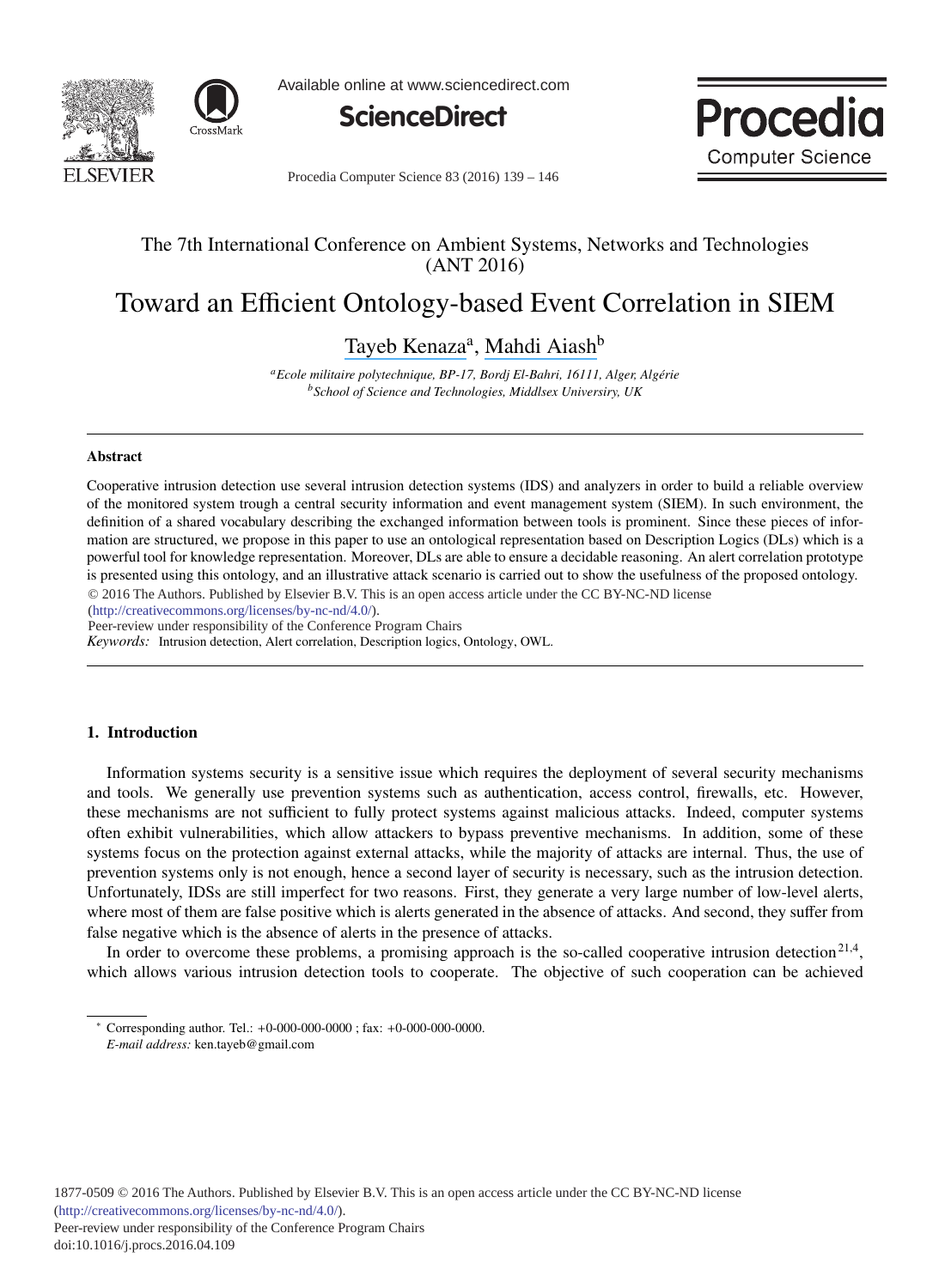through different detection approaches, such as misuse detection and anomaly detection which are complementary. One can also use several IDS based on the same approach, for example the misuse one, but with different rule bases. In addition to IDS, other analyzers should be considered in the cooperative intrusion detection such as network and vulnerability scanners in order to correlate alerts with contextual information, by including for example topology and cartography. In fact, nowadays all security tools have to cooperate using a central security information and event management system (SIEM) .

In this case, the definition of a shared vocabulary to describe exchanged information is a major concern. In general this information is structured and is given in XML. For instance, this is the case of alerts in IDMEF (for Intrusion Detection Message Exchange Format)<sup>1</sup> and TAXII (Trusted Automated eXchange of Indicator Information)<sup>2</sup>, as well as the vulnerabilities in OVAL (Open Vulnerability and Assessment Language)<sup>3</sup> and STIX (Structured Threat Information eXpression)<sup>4</sup>. However, information is generally based on different taxonomies, and given in XML which is limited to a syntactic representation. Given that XML representation is devoid of semantics, it is more beneficial to change from taxonomies to ontology specification languages  $12.9$ , which are able to simultaneously serve as recognition, reporting and correlation languages.

Ontology specification languages such as OWL<sup>5</sup> and DAML+OIL<sup>6</sup> use a fragment of the first order logic, namely Description Logics (DLs for short). Indeed, DLs are convenient to represent structured information. They are decidable in the sense that reasoning can be achieved in a finite time. Also, a number of sophisticated DL-based reasoners have been developed such as Pellet<sup>11</sup> and FaCT  $++$ <sup>16</sup>.

Based on several existing knowledge representation models used in SIEM such as works done in  $8,1,2,7$ , our contribution in this paper is, on one hand, to enhance existing representations by regrouping a large amount of information into a domain ontology. This will offer a comprehensive and extensible knowledge representation which can be used in many event correlation systems.

On the other hand, given that tools used in SIEM are not totally reliable, usually conflicts appear between them  $15,20$ . For example, one can easily see that IDSs are not fully reliable since they generate many false positives and false negatives. Thus, it is very important to resolve these conflicts in order to exploit the cooperation. Hence, our second contribution is an ontological reasoning approach to correlate alerts in order to reduce the number of alerts, in particular false positives.

The rest of this paper is organized as follows. Section 2 presents a background on alert correlation. Section 3 briefly recall some works of knowledge representation used in intrusion detection and then presents the proposed ontology. Section 4 presents an architecture of an alert correlation system based on DLs reasoning with an illustrative experiment. In section 5 some related works are briefly discussed. Section 6 concludes this paper.

#### 2. Background

The role of the intrusion detection is to monitor events that occur in computers or networks and to analyze them in order to discover signs of intrusions. These events are often defined as attempts to violate the security policy. Intrusions have several causes such as malware (e.g, Virus, Trojan, etc.), external attackers that access the information system via open networks such as Internet, unauthorized users that try to gain unauthorized privileges or users that abuse of their privileges  $10$ .

Nowadays, IDSs play an important role in computer security. However, the large deployment of IDS in operational environments in the last two decades has showed their weaknesses. Their main problem lies mainly in the excess of reported alerts. The security operator is often quickly overwhelmed by the amount of alerts. Hence, he/she only examines alerts from time to time, which may cause missing of some critical attacks. In fact, the use of IDS become similar to the use of surveillance cameras which are viewed only when a problem occurs.

<sup>1</sup> http://www.ietf.org/rfc/rfc4765.txt

<sup>2</sup> https://taxii.mitre.org

<sup>3</sup> http://oval.mitre.org/

<sup>4</sup> https://stix.mitre.org

<sup>5</sup> http://www.w3.org/2004/OWL/

<sup>6</sup> http://www.daml.org/2001/03/daml+oil-index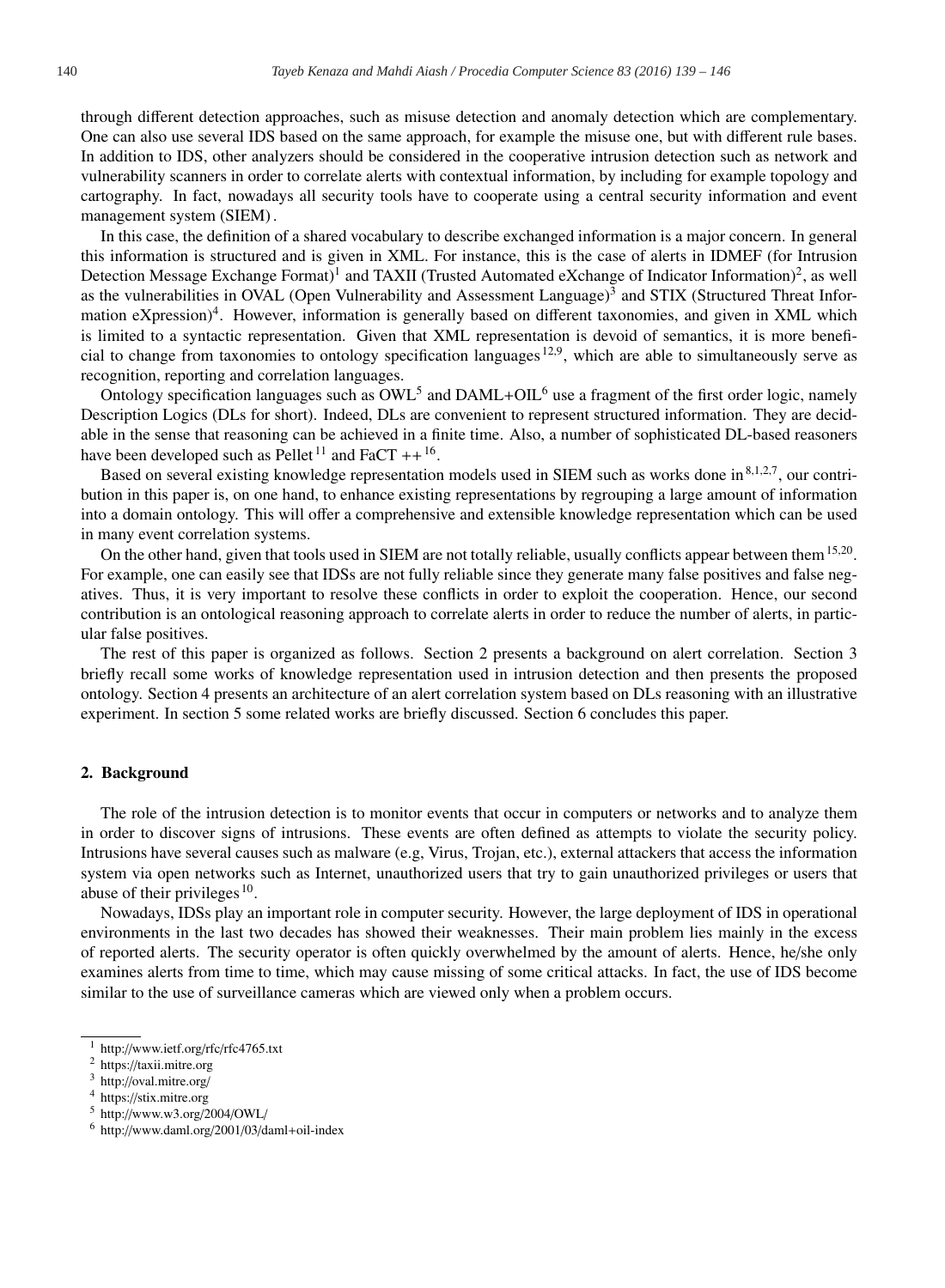Another weakness is the poor semantic of the reported alerts. The security operator generally cannot determine the severity of an alert without resorting to a manual analysis of the events that caused the alert. In addition, intrusions detection tools are faced to the problem of false negative, which is the absence of alerts in the presence of attacks.

To overcome these problems, it is essential to cooperate several security tools to build reliable capability of coordination and correlation. There are several key functions in the alert correlation process.

- Removing redundancy: one basic function is to determine whether two alerts have been generated according to the observation of the same event. Removing alert redundancy reduces the number of alerts to be processed.
- Aggregating alerts: some attacks cause more than one elementary event. Thus, the combination of elementary events reduces the flow of alerts.
- Merging alerts: after grouping alerts into clusters, an advanced function of correlation will be to produce global alerts summarizing the malicious activity reported by these groups of alerts.
- Recognizing attack scenarios (context correlation): this function is more advanced and requires more complex mechanisms to determine certain type of attacks which are carried out in several stages. Attacks are best understood as scenarios than individually.

#### 3. Ontological based specification and reasoning for Alert Correlation

#### *3.1. Knowledge Representation in Intrusion Detection*

In front of an intrusion detection environment characterized by a very low detection rate, a high rate of false alerts, and a poor granularity of the information provided by alerts, a huge effort has been made by the intrusion detection community for the standardization of threats and attacks. The resulted data formalisms (e.g IDMEF, TAXII, STIX, etc.) has provided a space for open communication between security tools and has been largely used in many alert correlation systems<sup>4,6</sup>.

Despite their different approaches, alert correlation systems have to share knowledge about attacks and contexts in which they occur. However, these approaches do not care about how they represent their knowledge and how they use it. We think that having a coherent and formal model to represent knowledge is important for any correlation system. M2D2 is among the most important work in this area, it is a relational model that regroup essential information used in correlation, such as alerts, events, nodes, softwares, etc. In 2009, this model was revised by adding new concepts and by regrouping concepts into classes, this new model is called M4D4<sup>8</sup>. A part of our work in this paper can be seen as an extension of the M4D4.

#### *3.2. The Proposed Ontology*

Strassner defines the ontology as follows : "An ontology is a formal, explicit specification of a shared, machinereadable vocabulary and meanings, in the form of various entities and relationships between them, to describe knowledge about the contents of one or more related subject domains throughout the life cycle of its existence"<sup>13</sup>. This meaning of ontology is used mostly in the context of knowledge sharing.

IDMEF and M4D4 are among the most important work in terms of knowledge representation in the domain of intrusion detection. However, IDMEF does not contain enough information because it describes just alerts, and M4D4 is proposed in the context of network intrusion detection including contextual information (cartography and topology) and the description of vulnerabilities.

In this section, we propose an ontological conceptualization that combines the representation of IDMEF, M4D4, TAXII and other information sources such as OVAL, STIX and NVD7. Generally, we can divide knowledge in intrusion detection into 5 groups<sup>8</sup>: Analyzers, Events and alerts, Attacks and Vulnerabilities, Contextual information, and Users and Attackers. Figure 1 shows the main concepts and relations of the proposed ontology.

<sup>7</sup> http://nvd.nist.gov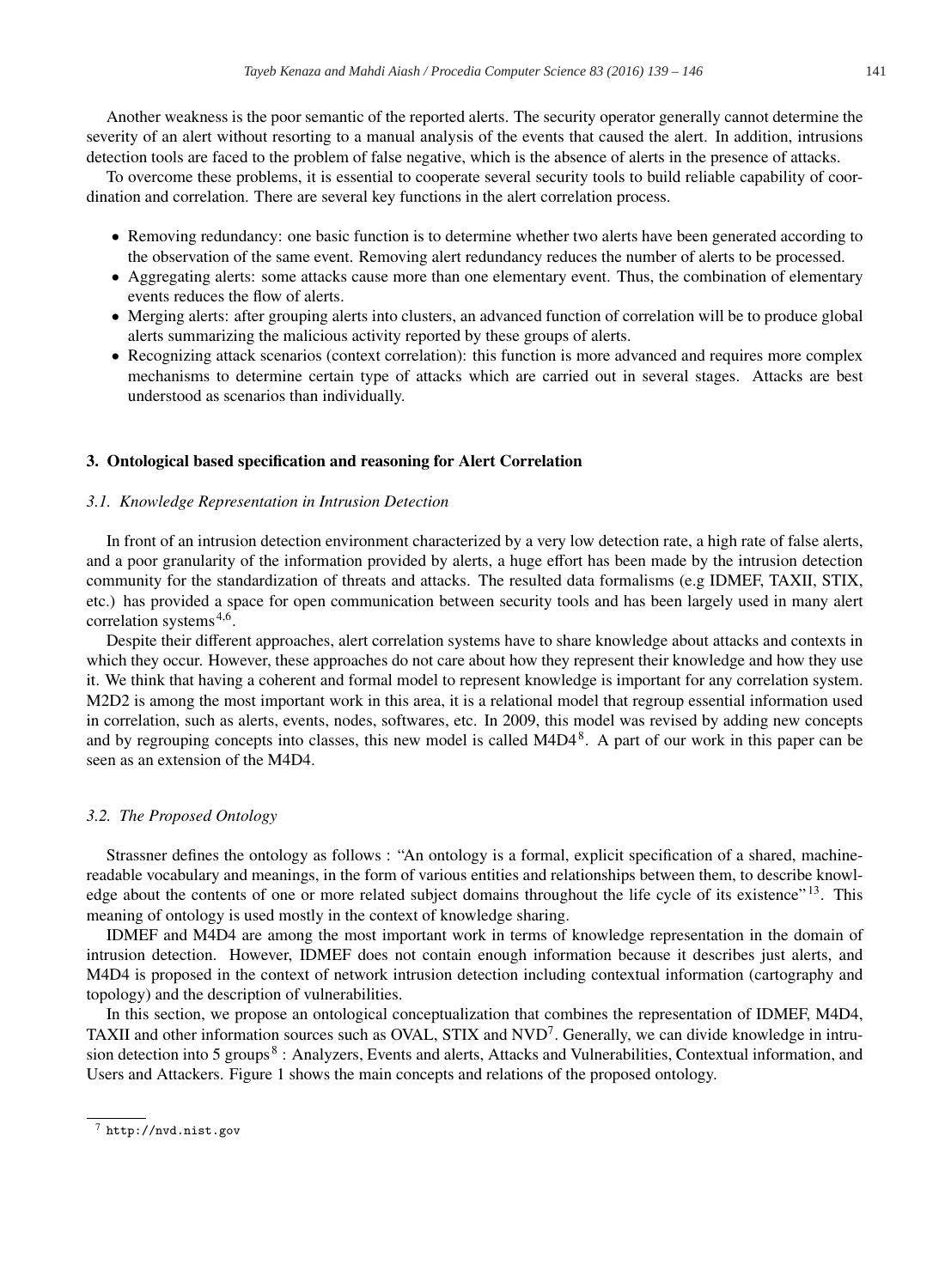

Fig. 1. A domain ontology for intrusion detection.

- Analyzers : this category contains information about several kind of security tools that can be used to protect an information system, such as IDS, Network Mapper, Vulnerability Scanner, Firewall, Integrity checker, Antimalware, etc.
- Events and alerts : whatever the kind of the used security tools, they trigger a message when an event occur or at least a heartbeat message to report their activities. There are several kind of message such as alerts sent by detection tools (e.g. IDS), reports sent by scanner tools (e.g. vulnerabilities scanner), Logs sent by applications and devices (e.g. Firewall or Routers), etc. In general these messages are well structured and can be provided in XML.
- Attacks and Vulnerabilities : vulnerabilities refer to security flaws in softwares that can be used by an adversary to attack the information system. They can be also related to human errors and mistakes. In general, a vulnerability affects a product, have some consequences if it is successfully exploited, and some countermeasures may be applied to avoid it.
- Contextual information (topology and cartography) : this category involves information about the circumstance in which an attack is attempted, such as the configuration of the targeted host or product, the network topology, etc.
- Users and Attackers : this category concerns information about the users profiles and attacker intentions.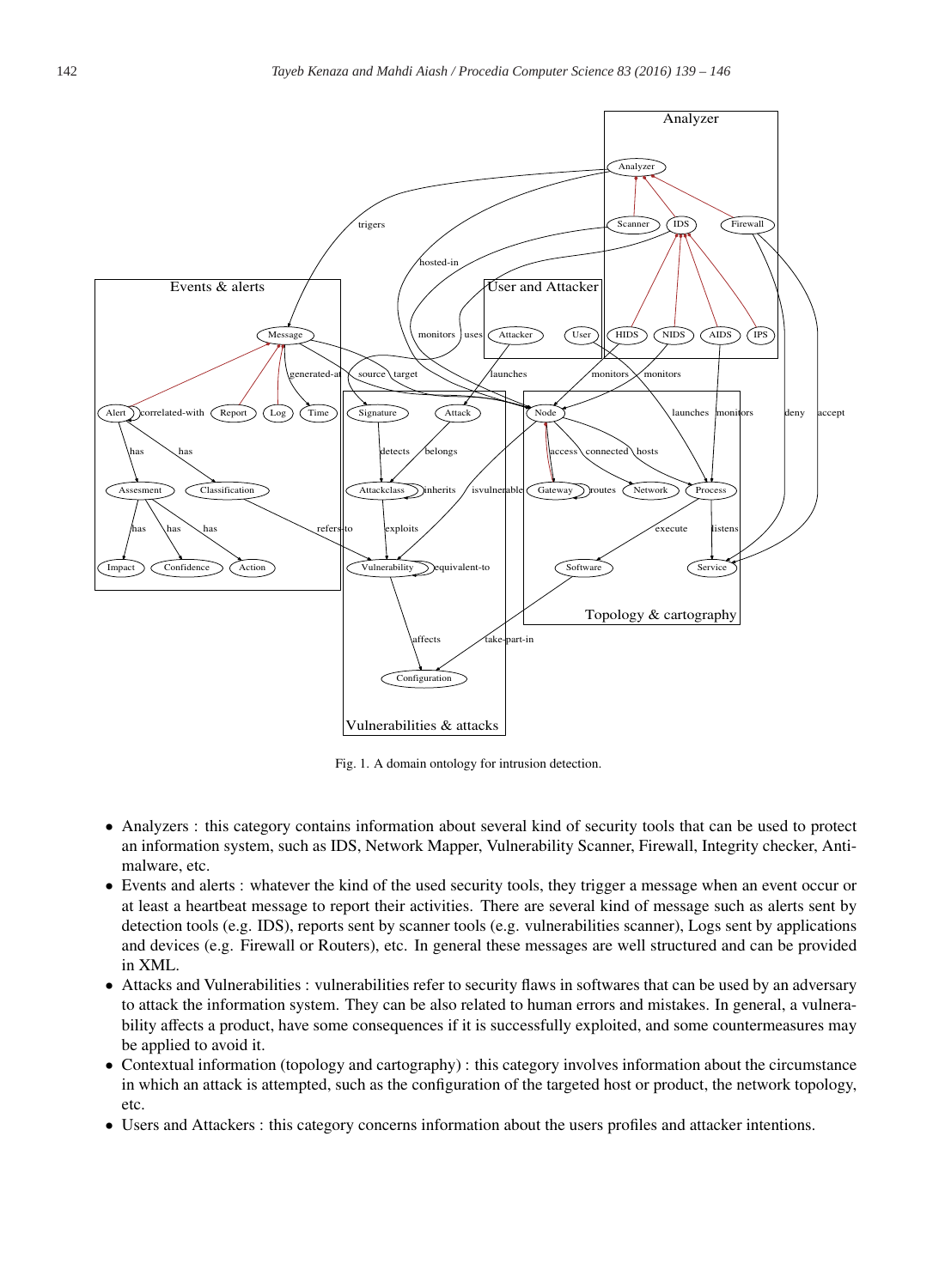

Fig. 2. Ontology based alert correlation architecture.

#### 4. Ontology based event correlation

The use of the proposed ontology is very suitable for event correlation within a SIEM, when many tools have to cooperate and to exchange information. Indeed, we developed a prototype of event correlation system to show the importance and usefulness of this ontology. The architecture of our system consists of two essential modules : the conversion module that puts reported alerts into the ontology, as well as contextual information (topology and cartography), and the correlation module that allows reasoning about the constructed ontology. Figure 2 summarizes the architecture of the correlation system.

In order to use an ontology within an application, it must be specified in some formal representation. Indeed, a variety of languages exists that are used to represent conceptual models, with varying expressiveness, ease of use and computational complexity. We used OWL, which is a recommendation of The World Wide Web Consortium (W3C), widely used in web semantic. OWL is based on Description Logics. Description Logics are known for their expressiveness and their clearly defined semantics that allow a decidable reasoning.

In this work, we build our ontology using the API Jena<sup>8</sup>, and the reasoning is provided by Pellet<sup>9</sup> which is a full OWL-DL reasoner.

#### *4.1. Populating our Ontology*

To populate our ontology we need to use several tools. Information about hosts and network topology are given using Nmap<sup>10</sup>. This tool can provide many information such as the running hosts and their operating systems, the different softwares listening in these hosts with their corresponding version, and many further information. Information about the vulnerabilities of systems and softwares are given using  $Nessus<sup>11</sup>$ . Information about attacks are given in real time by IDS, in our system we used Snort<sup>12</sup> with a set of VRT and community rules. Note that it is also possible to insert directly information into the ontology by the security operators.

#### *4.2. Reasoning with our Ontology*

Reasoning is important in ontology because it allows to ensure the quality of ontology. Indeed, through the use of a reasoner, it is possible to test whether concepts are non-contradictory and to derive implicit relations. For example, we defined a new concept *Plaussible attack* as an alert that satisfies the following conditions: 1) the alert is generated by

<sup>8</sup> http://jena.apache.org/

<sup>9</sup> http://clarkparsia.com/pellet/

<sup>10</sup> http://nmap.org/

<sup>11</sup> http://www.tenable.com/products/nessus/

<sup>12</sup> http://www.snort.org/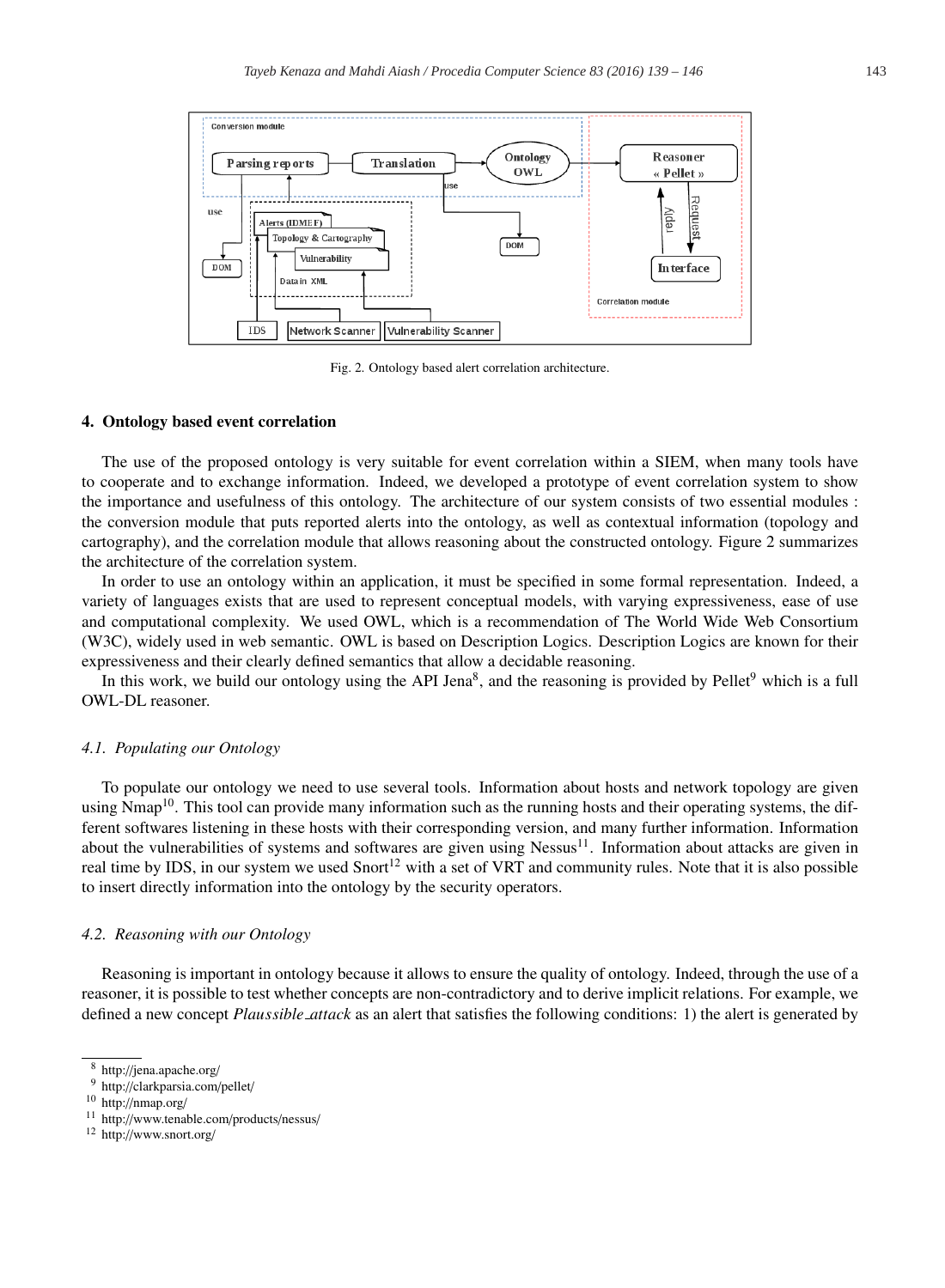an analyzer that actually monitors the target machine, and 2) the machine is actually vulnerable to the attack reported in the alert.

Formally, given an alert generated by an analyzer *Z* and reports a vulnerability *V*, a *Plaussible attack* is defined as follows.

*Plaussible attack* ⊆ ∀ *reported-by.*{*Z*}∀ *has-classification.(*∀ *refers-to.*{*V*}*)* ∀ *has-target.(*∀ *isvulnerable.*{*V*} ∀ *monitored-by.*{*Z*}*)* (1)

Where,

*monitored-by* is the inverse of *monitors*, *monitored-by*  $\equiv$   $(monitors)^{-1}$ . *reported-by* is the inverse *trigers*, *reported-by*  $\equiv$   $(trigers)^{-1}$ . *monitors* is a relationship between *Node* and *Analyzer*, *monitors* ≡ *hosted-in connected netNodes*.  $netNodes$  is the inverse of *connected*,  $netNodes \equiv$  $(connected)^{-1}$ .

We also defined the concept *False alert* which is the negation of the relationship *Plaussible attack*. This concerns: 1) an alert generated by an analyzer that does not actually monitor the target of the attack, or 2) an alert where the target is not actually affected by the vulnerability reported in the alert. Formally, *False alert* is defined as follows.

*False alert* ⊆ (∀ *has-classification.(*∀ *refers-to.*{*V*}*)* ∀ *has-target.(*∀ *isnot-vulnerable.*{*V*}*)*) (∀ *reported-by.*{*Z*}∀ *has-target*.(∀ *isnot-monitored-by.*{*Z*})) (2)

These two new concepts will be used in the experiment of the next subsection. Note that many other inferred concepts can be proposed to improve our correlation system.

#### *4.3. Illustrative experiment*

This experiment consists on lunching a set of attacks against a linux vulnerable machine run on our simulation platform<sup>13</sup>. Here, we have used Metaspoitable<sup>14</sup> as a victim and the metasploit framework<sup>15</sup> as an attacker. Then, we process reported alerts during the experiment using our correlation system prototype. As shown in Figure 2, our architecture needs information from many analyzers, namely IDS, network scanner and vulnerability scanner. Snort has generated 13 alerts during the experiment. Reported alerts are given in Table 1.

We need also information about vulnerabilities, cartography and topology of network. To obtain this information, we have first scanned the target machine using Nmap, which has detected all services running in this node, namely ftp, ssh, telnet, smtp, domain, http, rpcbind, netbios-ssn, microsoft-ds, exec, login, shell, rmiregistry, ingreslock, nfs, ccproxy-ftp, mysql, postgresql, vnc, X11, and irc. Then, this victim machine was scanned by Nessus, which has reported 160 vulnerabilities. Note that we have tried all exploits in the Metasploit framework that targeted a linux machine, namely 44 exploits lunched against the services cited bellow.

Reports from IDSs and scanners are processed and translated into the ontology. Then, we launch the reasoner (Pellet) to infer the new concepts *False alert* and *Plausible attack*, and results are given in Table 2.

In this experiment, our system has correctly classified reported alerts as plausible attack or false alert, depending on: 1) if the victim machine is actually affected or not by the vulnerability referenced in the alert, or 2) if the victim machine is actually monitored by the IDS. Unfortunately, our system is not able to take a decision when information is missing. For example, the alert "NETBIOS SMB-DS IPC\$ share access" do not refer to any vulnerability, so our system is not able to classify it. A solution to this problem would be to improve snort signatures by completing missed vulnerability references.

 $\frac{13}{13}$  for the lack of space, this platform is not presented in this paper.

<sup>14</sup> http://sourceforge.net/projects/metasploitable/. Metasploitable is an intentionally vulnerable Linux virtual machine. This VM can be used to conduct security training, test security tools, and practice common penetration testing techniques.

<sup>15</sup> http://www.metasploit.com/. Metasploit is an open source penetration test framework.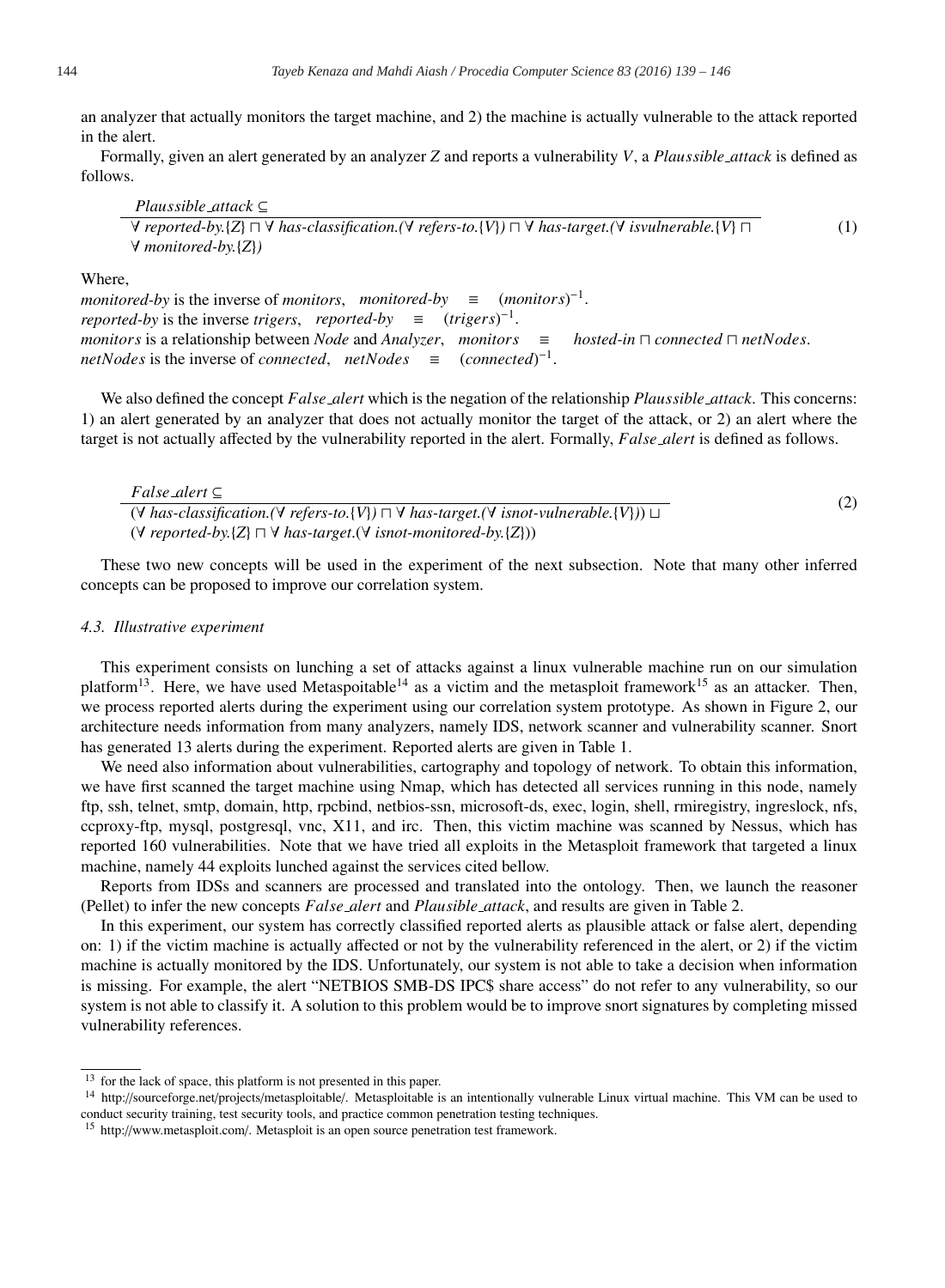| Count         | Alert message                                       | CVE reference   | Nessus scan    | Correlation             |
|---------------|-----------------------------------------------------|-----------------|----------------|-------------------------|
| л.            | (portscan) TCP Portscan                             | no ref          | not nulnerable | Not classified          |
| 1             | SNMP AgentX/tcp request                             | cve, 2002-0012, | not nulnerable | False alert             |
|               |                                                     | cve, 2002-0013  |                |                         |
| 3             | COMMUNITY<br><b>SIP</b><br><b>TCP/IP</b><br>message | no ref          | not vulnerable | Not classified          |
|               | flooding directed to SIP proxy                      |                 |                |                         |
| 1             | SNMP request tcp                                    | cve, 2002-0012, | not vulnerable | False alert             |
|               |                                                     | cve, 2002-0013  |                |                         |
| 1             | WEB-PHP piranha passwd.php3 access                  | cve, 2000-0322  | not vulnerable | False alert             |
| $\mathcal{F}$ | NETBIOS SMB-DS IPC\$ share access                   | no ref          | not vulnerable | Not classified          |
| 1             | COMMUNITY WEB-CGI Twiki shell                       | cve.2005-2877   | vulnerable     | <b>Plausible Attack</b> |
|               | command execution                                   |                 |                |                         |
|               | SERVER-WEBAPP PHP-CGI remote file                   | cve.2012-1823   | vulnerable     | <b>Plausible Attack</b> |
|               | include attempt                                     |                 |                |                         |
| 1             | MALWARE-BACKDOOR<br>UnrealIRCd                      | cve:2010-2075   | vulnerable     | <b>Plausible Attack</b> |
|               | backdoor command execution attempt                  |                 |                |                         |

Table 1. Alerts detected by snort. The last column contains the decision of our correlation system.

Table 2. Alert correlation results.

| False alert   Plausible attack   Not classified |  |
|-------------------------------------------------|--|
|                                                 |  |

#### 5. RELATED WORKS

The automatic correlation of information from different security systems has been a vivid topic of research for over a decade  $21.4$ . Numerous approaches have been developed for correlating alerts and other log entries to strength the power of intrusion detection systems. Here, we briefly discuss only related works regarding the use of ontology.

Ontology can be used in many field in SIEM, such as to analyze user behavior and system activities, or to identify known attack patterns, or also to analysis abnormal behavior and activity of both systems and users. Note that semantic approaches have many advantages over existing approaches, mainly two aspects: the formal and extensible knowledge representation capability and the decidable reasoning.

Using ontology in computer security is relatively new. The first research work was done by Jeffrey Undercoffer et al.  $^{17}$ . They produced an ontology that specify a model of computer attack. Their ontology is based on attack strategies which is categorized according to targeted system components, tools of attacks, consequences of attacks, and location of attackers. They present their model as a target-centric ontology.

Since the work of Jeffrey many other ontologies was proposed. In<sup>18</sup>, Wang et al. propose an Ontology for Vulnerability Management (OVM) which contains several concepts about vulnerabilities, affected products, consequences and countermeasures, etc. Authors have used their own implementation of their ontology without referring to any languages. In<sup>2</sup>, Azevedo et al. propose a domain-ontology with more generic and abstract concepts in the field of computer security, serving as the basis for the construction of other specific security-domain-ontologies called CoreSec. In<sup>5</sup>, Jian-bo et al. provide an ontology-based attack model which is used to assess the information system security from attack angle. The proposed ontology consists of five dimensions, which include attack impact, attack vector, attack target, vulnerability and defense.

More recently, many semantic description methods for the security policy has been proposed. In<sup>14</sup>, an ontologybased method is presented to solve the problem of the semantic description and verification of a security policy. Onto-ACM (ontology-based access control model), is a semantic analysis model proposed by Chang Choi et al.<sup>3</sup> to address the difference in the permitted access control between service providers and users. More over, in<sup>19</sup> ontologies are used to perform threat analysis and develop defensive strategies for mobile security. Autors has proposed on ontologybased approach that can identify an attack profile in accordance with structural signature of mobile viruses, and also overcome the uncertainty regarding the probability of an attack being successful, thanks to semantic reasoning.